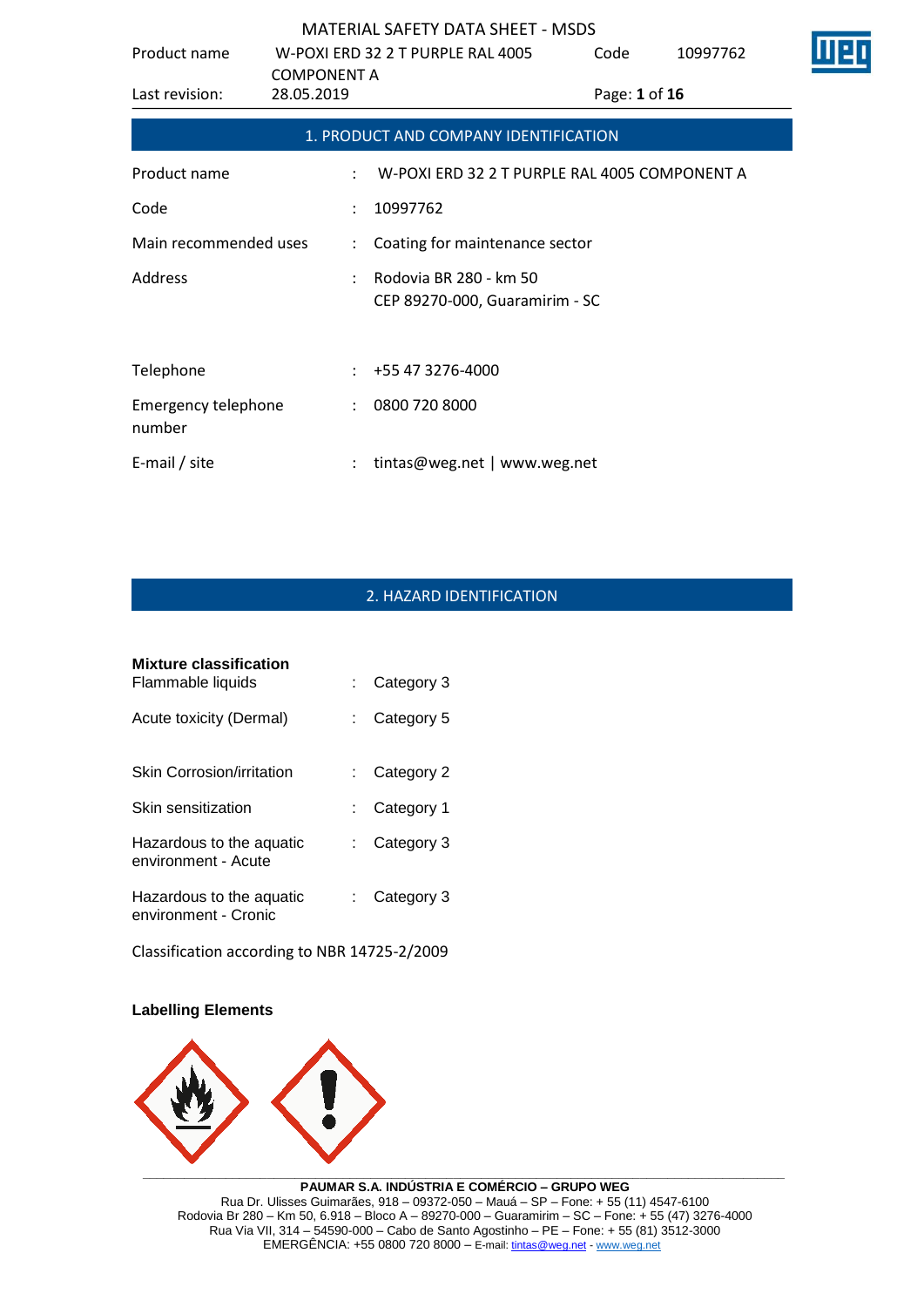|                        |                                  | <b>MATERIAL SAFETY DATA SHEET - MSDS</b>                                                                                                                                                                                                                |                      |          |     |
|------------------------|----------------------------------|---------------------------------------------------------------------------------------------------------------------------------------------------------------------------------------------------------------------------------------------------------|----------------------|----------|-----|
| Product name           |                                  | W-POXI ERD 32 2 T PURPLE RAL 4005                                                                                                                                                                                                                       | Code                 | 10997762 |     |
| Last revision:         | <b>COMPONENT A</b><br>28.05.2019 |                                                                                                                                                                                                                                                         | Page: 2 of 16        |          |     |
|                        |                                  |                                                                                                                                                                                                                                                         |                      |          |     |
| <b>Warning phrase</b>  |                                  | Warning                                                                                                                                                                                                                                                 |                      |          |     |
| <b>Hazard phrases</b>  |                                  | H226 Flammable liquid and vapour.<br>H313 May be harmful in contact with skin.<br>H315 Causes skin irritation.<br>H317 May cause an allergic skin reaction.<br>H402 Harmful to aquatic life.<br>H412 Harmful to aquatic life with long lasting effects. |                      |          |     |
| <b>Caution Phrases</b> |                                  | <b>Prevention:</b><br>P210 Keep away from heat, hot surfaces, sparks, open flames<br>and other ignition sources. No smoking.                                                                                                                            |                      |          |     |
|                        |                                  | P233 Keep container tightly closed.                                                                                                                                                                                                                     |                      |          |     |
|                        |                                  | P240 Ground/bond container and receiving equipment.                                                                                                                                                                                                     |                      |          |     |
|                        |                                  | <b>Reaction:</b><br>P303+P361+P353 IF ON SKIN (or hair): Take off immediately<br>all contaminated clothing. Rinse skin with water/shower.                                                                                                               |                      |          |     |
|                        |                                  | P312 Call a POISON CENTER/ doctor/if you feel unwell.                                                                                                                                                                                                   |                      |          |     |
|                        |                                  | P333+P313<br>lf skin<br>medicaladvice/attention.                                                                                                                                                                                                        | irritation or a rash | occurs:  | Get |
|                        |                                  | P362+P364 Take off contaminated clothing and wash it before<br>reuse.                                                                                                                                                                                   |                      |          |     |
|                        |                                  | P370+P378 In case of fire: Use as chapter 5 of MSDS to<br>extinguish.                                                                                                                                                                                   |                      |          |     |
|                        |                                  | Storage:<br>P403+P235 Store in a well ventilated place. Keep cool.                                                                                                                                                                                      |                      |          |     |
|                        |                                  | Treatmentand disposal of waste:<br>P501 Dispose of contents/container as chapter 13 of the<br>MSDS.                                                                                                                                                     |                      |          |     |
| <b>Other hazard</b>    |                                  | When heated above its flash point, this material will release<br>toxic vapors and flames, and can burn in open area if exposed<br>to an ignition source.                                                                                                |                      |          |     |

## 3. COMPOSITION AND INFORMATION ABOUT THE INGRENDIENTS

**Product type:** : : : : : : Mixture

### **Ingrendients that contribute to danger:**

| l Product name       | CAS No.   | Risck classification | Concentration [%]   |
|----------------------|-----------|----------------------|---------------------|
| I SOLVENT XYLENE (S) | 1330-20-7 | Flammable liquids    | $\vert$ >= 5 - < 10 |

**PAUMAR S.A. INDÚSTRIA E COMÉRCIO – GRUPO WEG** Rua Dr. Ulisses Guimarães, 918 – 09372-050 – Mauá – SP – Fone: + 55 (11) 4547-6100 Rodovia Br 280 – Km 50, 6.918 – Bloco A – 89270-000 – Guaramirim – SC – Fone: + 55 (47) 3276-4000 Rua Via VII, 314 – 54590-000 – Cabo de Santo Agostinho – PE – Fone: + 55 (81) 3512-3000 EMERGËNCIA: +55 0800 720 8000 – E-mail[: tintas@weg.net](mailto:tintas@weg.net) - [www.weg.net](http://www.weg.net/)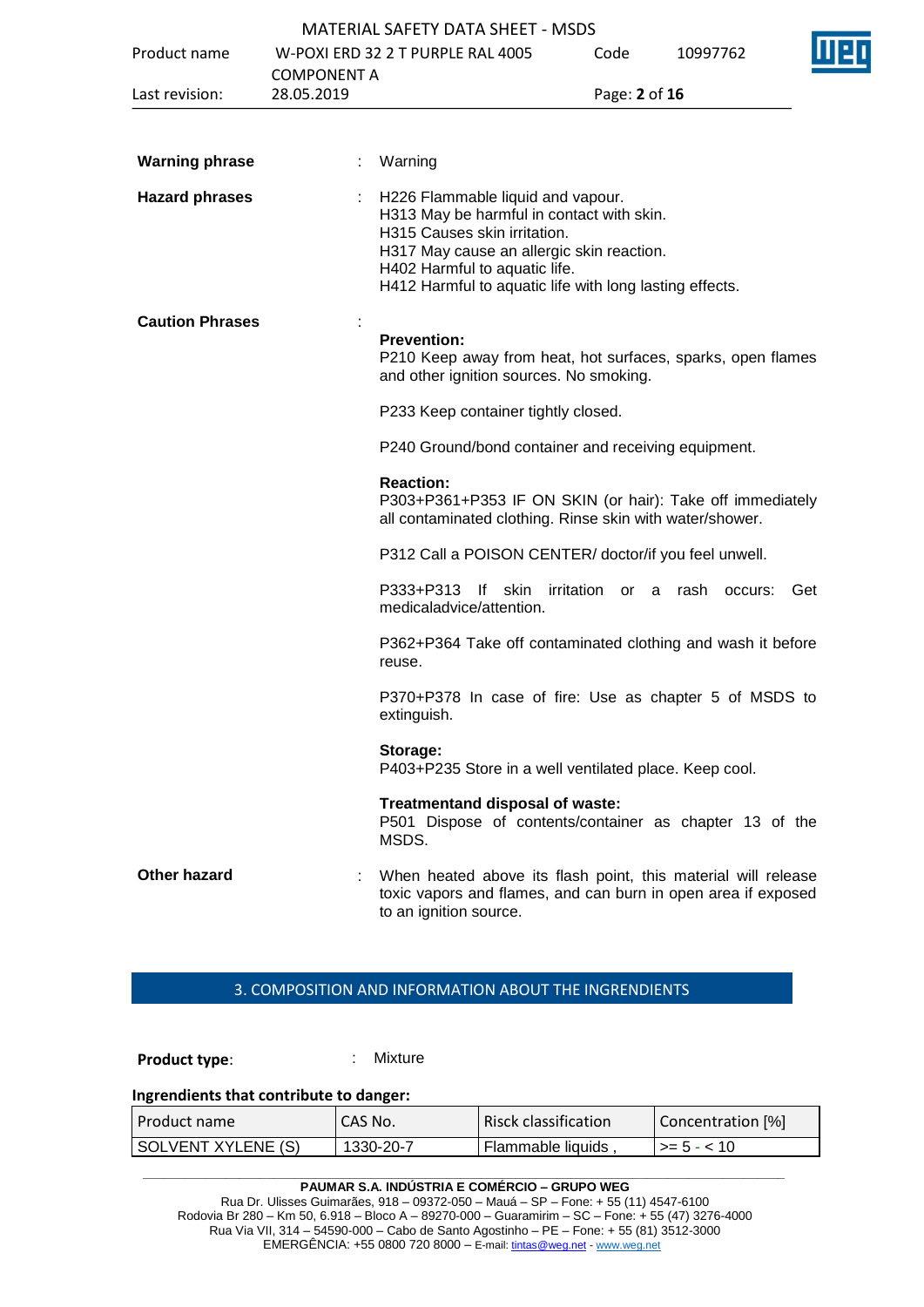| Product name                       | W-POXI ERD 32 2 T PURPLE RAL 4005 | Code                                                                                                                                                                                                                      | 10997762      |
|------------------------------------|-----------------------------------|---------------------------------------------------------------------------------------------------------------------------------------------------------------------------------------------------------------------------|---------------|
|                                    | <b>COMPONENT A</b>                |                                                                                                                                                                                                                           |               |
| Last revision:                     | 28.05.2019                        |                                                                                                                                                                                                                           | Page: 3 of 16 |
|                                    |                                   | Category 3<br>Acute toxicity Dermal,<br>Category 4<br>Acute toxicity<br>Inhalation,<br>Category 4<br>Skin Corrosion/irritation                                                                                            |               |
|                                    |                                   | Category 2                                                                                                                                                                                                                |               |
| <b>EPOXI RESIN</b>                 | 25085-99-8                        | Serious eye<br>damage/eye irritation,<br>Category 2A<br>Skin Corrosion/irritation<br>Category 2                                                                                                                           | $>= 5 - < 10$ |
|                                    |                                   | Skin sensitization,<br>Category 1<br>Hazardous to the<br>aquatic environment -<br>Cronic,<br>Category 2<br>Hazardous to the<br>aquatic environment -<br>Acute,<br>Category 2                                              |               |
| <b>PHENOL</b><br>METHYLSTYRENATED  | 68512-30-1                        | Skin Corrosion/irritation<br>Category 2<br>Skin sensitization,<br>Category 1<br>Hazardous to the<br>aquatic environment -<br>Cronic,<br>Category 3                                                                        | $>= 5 - < 10$ |
| <b>SOLVENT BUTYL</b><br>GLYCOL (N) | 111-76-2                          | Acute toxicity Ingestion,<br>Category 4<br>Acute toxicity Dermal,<br>Category 3<br>Acute toxicity<br>Inhalation,<br>Category 4<br>Serious eye<br>damage/eye irritation,<br>Category 2<br>Flammable liquids,<br>Category 4 | $>= 0,1 - 1$  |

### 4. FIRST AID MEASURES

**Inhalation** : Take the victim to fresh air, keeping them rested and warm. If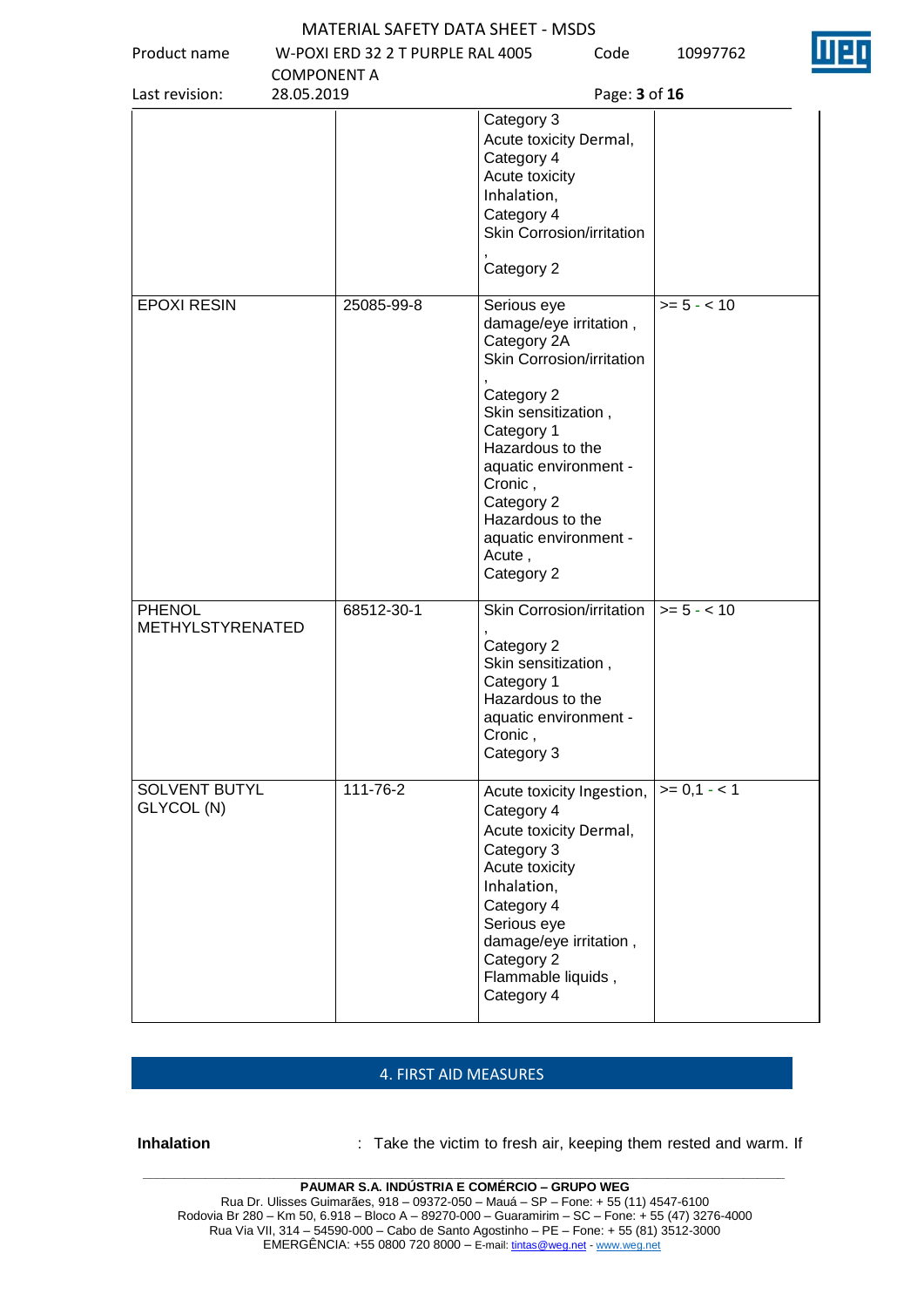| Product name                                                             |                                  | W-POXI ERD 32 2 T PURPLE RAL 4005                                                                                                                                                                                                                                                                                                                                                                                                                                                          | Code          | 10997762            |
|--------------------------------------------------------------------------|----------------------------------|--------------------------------------------------------------------------------------------------------------------------------------------------------------------------------------------------------------------------------------------------------------------------------------------------------------------------------------------------------------------------------------------------------------------------------------------------------------------------------------------|---------------|---------------------|
| Last revision:                                                           | <b>COMPONENT A</b><br>28.05.2019 |                                                                                                                                                                                                                                                                                                                                                                                                                                                                                            | Page: 4 of 16 |                     |
|                                                                          |                                  | is irregular or has stopped,<br>breathing<br>respiration. Do not give anything orally. Seek medical<br>assistance immediately, bringing the product label whenever<br>possible.                                                                                                                                                                                                                                                                                                            |               | artificial<br>apply |
| <b>Contact with the skin</b>                                             |                                  | : Remove the product with vegetal oil (cooking oil) and then<br>wash the skin thoroughly with plenty of water. Do not use<br>solvents or thinners. Seek medical attention in case of any<br>irritation or other symptoms.                                                                                                                                                                                                                                                                  |               |                     |
| <b>Contact with the eyes</b>                                             |                                  | Remove contact lenses, if wearing any. Flush the eyes with<br>running water for at least 15 minutes, holding the eyelids<br>apart. Seek medical assistance immediately, bringing the<br>product label with you.                                                                                                                                                                                                                                                                            |               |                     |
| Ingestion                                                                |                                  | Do not provoke vomiting. Consult with a doctor immediately.                                                                                                                                                                                                                                                                                                                                                                                                                                |               |                     |
| <b>Most important symptoms</b><br>and effects, both acute and<br>delayed |                                  | Headaches, dizziness, fatigue and in extreme cases, loss of<br>consciousness.                                                                                                                                                                                                                                                                                                                                                                                                              |               |                     |
| Notes for the doctor                                                     |                                  | : Treat symptomatically. Do not induce vomiting because of risk<br>of aspiration of gastric contents into the lungs. Gastric lavage<br>is recommended when the patient ingests large quantities,<br>more than 5ml of the substance in its pure form. The toxic<br>potential of the quantity consumed must be evaluated in<br>relation to the risk of aspiration during gastric lavage.<br>Activated coal in solution could be useful. However, in some<br>cases the coal induces vomiting. |               |                     |

## 5. FIRE-FIGHTING MEASURES

| Suitable extinguishing<br>methods               | $\therefore$ Water in mist form<br>Carbon dioxide (CO2)<br>Foam alcohol resistent<br>Dry chemical powder                                                                                                                                                                                                                                                                                                                                                                                                                                                                                                                                                                                                                    |
|-------------------------------------------------|-----------------------------------------------------------------------------------------------------------------------------------------------------------------------------------------------------------------------------------------------------------------------------------------------------------------------------------------------------------------------------------------------------------------------------------------------------------------------------------------------------------------------------------------------------------------------------------------------------------------------------------------------------------------------------------------------------------------------------|
| <b>Extinguishing methods not</b><br>recommended | : Direct water jet.                                                                                                                                                                                                                                                                                                                                                                                                                                                                                                                                                                                                                                                                                                         |
| <b>Specific dangers</b>                         | : Flammable liquid and vapour. Dangerous when exposed to<br>heat or ignition source. Exposed packaging to the fire may<br>rupture due to the increased pressure with risk of a<br>subsequent explosion. The vapours are havier than the air<br>and spread close to the ground and it can move to the ignition<br>source and provoke fire or backspace of the flames. Avoid the<br>accumulation of vapours in depressions on the ground,<br>manholes, basement etc. The vapours and/or the particles<br>finely divided (spray) may form explosive mixtures with the air.<br>In case of burning of the product, it forms carbon and nitrogen<br>compounds. The inhalation of these subproducts may cause<br>damage to health. |

**Protective measures of the** : The personnel involved in firefighting should wear self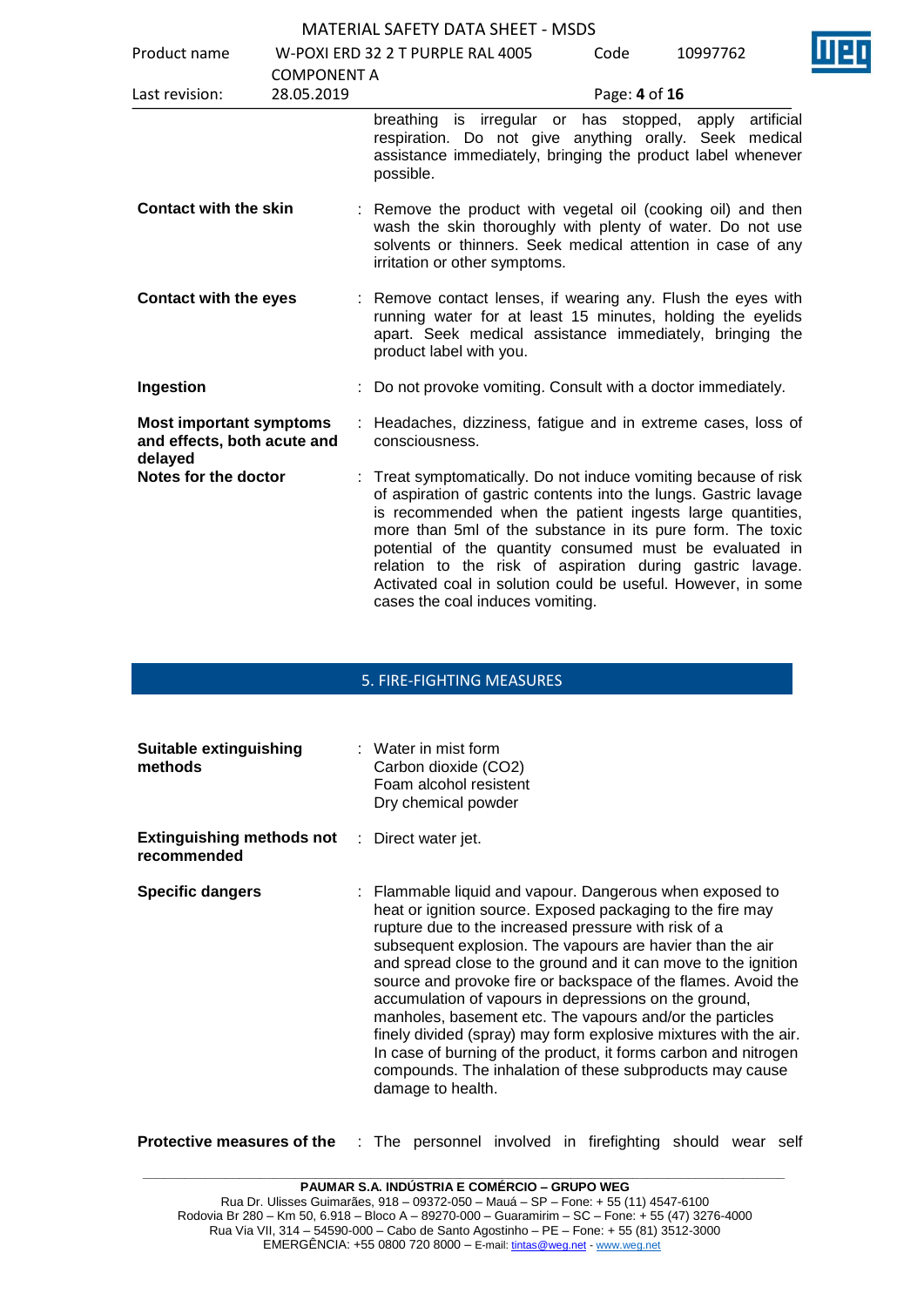MATERIAL SAFETY DATA SHEET - MSDS Product name W-POXI ERD 32 2 T PURPLE RAL 4005 COMPONENT A<br>28.05.2019 Code 10997762 Last revision: 28.05.2019 Page: **5** of **16 fire fighting team.** contained breathing apparatus with positive pressure and full protection clothes. **Specific methods** : Evacuate and isolate the area. Approach from fire with wind at your back. Fight the fire to a secure distance. Remove the packaging of the product from the fire area if this can be made with safety. Chill sideways with water in form of fog all the closed packaging near the fire. Avoid that the resulting water from fire fighting reaches drains or waterways. Use dikes to contain this water and eliminate it according to environmental regulations.

## 6. SPILL / LEAK CONTROL PROCEDURES

**Personal precautions, protective equipment and emergency procedures**

| For the emergency service<br>staff                      |   | : If specialized clothing is needed to combat the leak/spillage,<br>Section 8 should be consulted. All precautions described in<br>the following section must be followed.                                                                                                                                                                                                                                                                                                                                                                                                                                                                                                                                                                                                          |
|---------------------------------------------------------|---|-------------------------------------------------------------------------------------------------------------------------------------------------------------------------------------------------------------------------------------------------------------------------------------------------------------------------------------------------------------------------------------------------------------------------------------------------------------------------------------------------------------------------------------------------------------------------------------------------------------------------------------------------------------------------------------------------------------------------------------------------------------------------------------|
| For staff who are not part<br>of the emergency services |   | No action should be taken that may generate danger to<br>people without adequate training and<br>qualifications. Understand the dangers of leaked/spilled<br>products. Use appropriate personal protective equipment -<br>see section 8. Evacuate surrounding areas. Isolate area and<br>keep onlookers away. Do not touch or walk through spilled<br>material. Eliminate all sources of ignition. Avoid breathing<br>vapor or mist. Provide adequate ventilation if possible. Wear<br>appropriate respiratory mask when ventilation is inadequate. In<br>accordance with characteristics of the location and/or area<br>and in relation to the amount of spilled/leaked product,<br>additional emergency measures may be taken under the<br>supervision of a trained professional. |
| <b>Environmental precautions</b>                        | ÷ | Prevent the product or the water used in the service reaches<br>waterways,<br>channels, drains, or galleries. In case of significant spill, retain<br>spi<br>lled liquid with inert material such as sand or earth. In<br>approprieate,                                                                                                                                                                                                                                                                                                                                                                                                                                                                                                                                             |

use absorbent materials such as sawdust, rags, vermiculites, etc.

### **Methods and materials for containment and cleaning**

**Large spills / leaks** : Understand the dangers of leaked/spilled products.Approaching the site with the wind from behind.Stop leak if this can be done safely. Prevent from entering holes / depressions in the floor. If this happens to provide ventilation. Confine the spill in a dike away from the leak point for later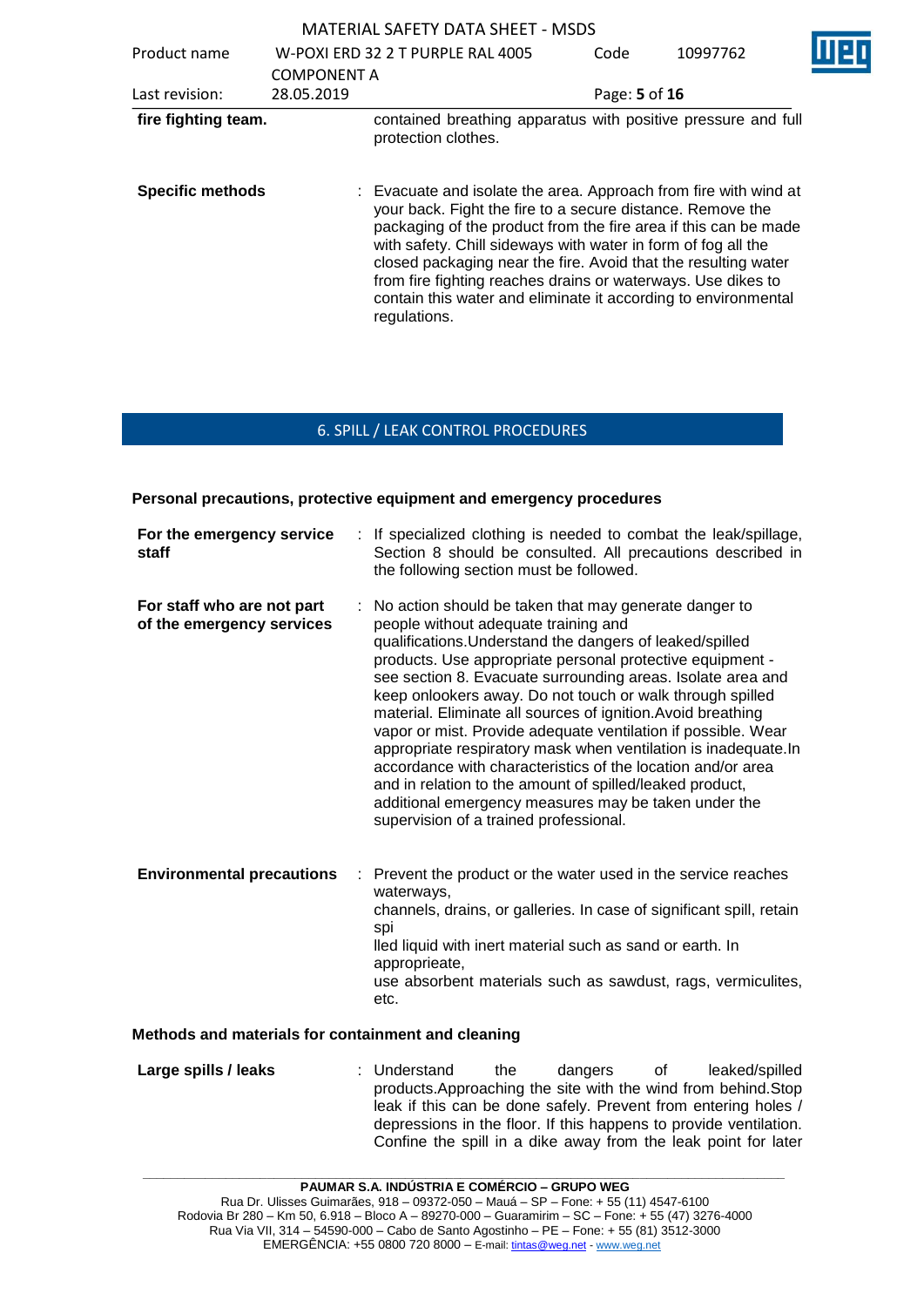| Product name                | W-POXI ERD 32 2 T PURPLE RAL 4005 |                                                                                                                                                                                                                                                                                                                                                                                                                                                                                                               | Code          | 10997762 | П |
|-----------------------------|-----------------------------------|---------------------------------------------------------------------------------------------------------------------------------------------------------------------------------------------------------------------------------------------------------------------------------------------------------------------------------------------------------------------------------------------------------------------------------------------------------------------------------------------------------------|---------------|----------|---|
| Last revision:              | <b>COMPONENT A</b><br>28.05.2019  |                                                                                                                                                                                                                                                                                                                                                                                                                                                                                                               | Page: 6 of 16 |          |   |
|                             |                                   | disposal. Remove local packaging from the spills site. Use anti<br>sparkling tools and explosion-proof equipment to collect the<br>product. All equipment used when handling the product must<br>be electrically grounded. Soak up with an inert dry material<br>(sand, vermiculite) placing the same in a suitable container for<br>later disposal - see chapter 13.                                                                                                                                         |               |          |   |
| <b>Small spills / leaks</b> |                                   | : Stop the leak if this can be done safely. Cover up spillage in a<br>tarp to prevent the spread by wind or rain. Use antifaiscantes<br>tools and explosion-proof equipment properly grounded to<br>collect the product. Place the material collected in dry, clean<br>and properly identified containers. Cap the container loosened<br>so removing them from the spill site. Avoid formation of dust.<br>Remove the packaging from the spill site. If there is product<br>disposal need refer to chapter 13 |               |          |   |
|                             |                                   | Contain and collect the material of the leak with absorbent<br>materials and non-combustible, such as sand, earth,<br>vermiculite, calcined diatomite, etc. in a waste container in<br>accordance with local regulations.                                                                                                                                                                                                                                                                                     |               |          |   |

# 7. HANDLING AND STORAGE

## **Precautions for safe handling**

| <b>Instructions for safe</b><br>treatment | : Use individual protective equipment. Emergency showers and<br>eye wash basins must be installed in locations of use and<br>storage.                                                                                                                                                                                                                                                                                                                                                                                                                                                                                                                                                                                                                                                                                                                                                                                                                                                                                                                                                                                                                                                                                                                                                                                                                                                                                                                                                                      |
|-------------------------------------------|------------------------------------------------------------------------------------------------------------------------------------------------------------------------------------------------------------------------------------------------------------------------------------------------------------------------------------------------------------------------------------------------------------------------------------------------------------------------------------------------------------------------------------------------------------------------------------------------------------------------------------------------------------------------------------------------------------------------------------------------------------------------------------------------------------------------------------------------------------------------------------------------------------------------------------------------------------------------------------------------------------------------------------------------------------------------------------------------------------------------------------------------------------------------------------------------------------------------------------------------------------------------------------------------------------------------------------------------------------------------------------------------------------------------------------------------------------------------------------------------------------|
| <b>Precautions for safe</b><br>handling   | : Use appropriate personal protective equipment - see section<br>8; The product handling should occur in places with good<br>natural ventilation or with the presence of local exhaust<br>ventilation; The electrical installations must comply with the<br>International Electrical Commission Standards (IEC), ABNT<br>Standards (Brazilian Association of Technical Standards),<br>taking into account the results of the classification area study<br>for the local and/or product instalation.<br>Use anti-sparking tools when handling the product; In transfer<br>operations, metal containers must be used and all containers<br>must be properly grounded to avoid sparkling by the<br>accumulation of static energy; Handle and use away from hot<br>surfaces, sparks, open flames, and other sources of ignition.<br>Do not smoke; Do not ingest. Avoid inhalation of vapors or<br>smoke as well as avoid contact with eyes, skin and clothing;<br>Eating and drinking should be prohibited in the area where the<br>material is handled, stored and processed. Workers should<br>wash their hands before eating, drinking and smoking.<br>Remove contaminated clothing and protective equipment<br>before entering food areas; After use keep the product in its<br>original packaging, sealed; Empty containers may be<br>hazardous and should be disposed of properly. Do not reuse<br>the packaging; Emergency showers and eye washer should be<br>installed in the use and storage places. |
|                                           |                                                                                                                                                                                                                                                                                                                                                                                                                                                                                                                                                                                                                                                                                                                                                                                                                                                                                                                                                                                                                                                                                                                                                                                                                                                                                                                                                                                                                                                                                                            |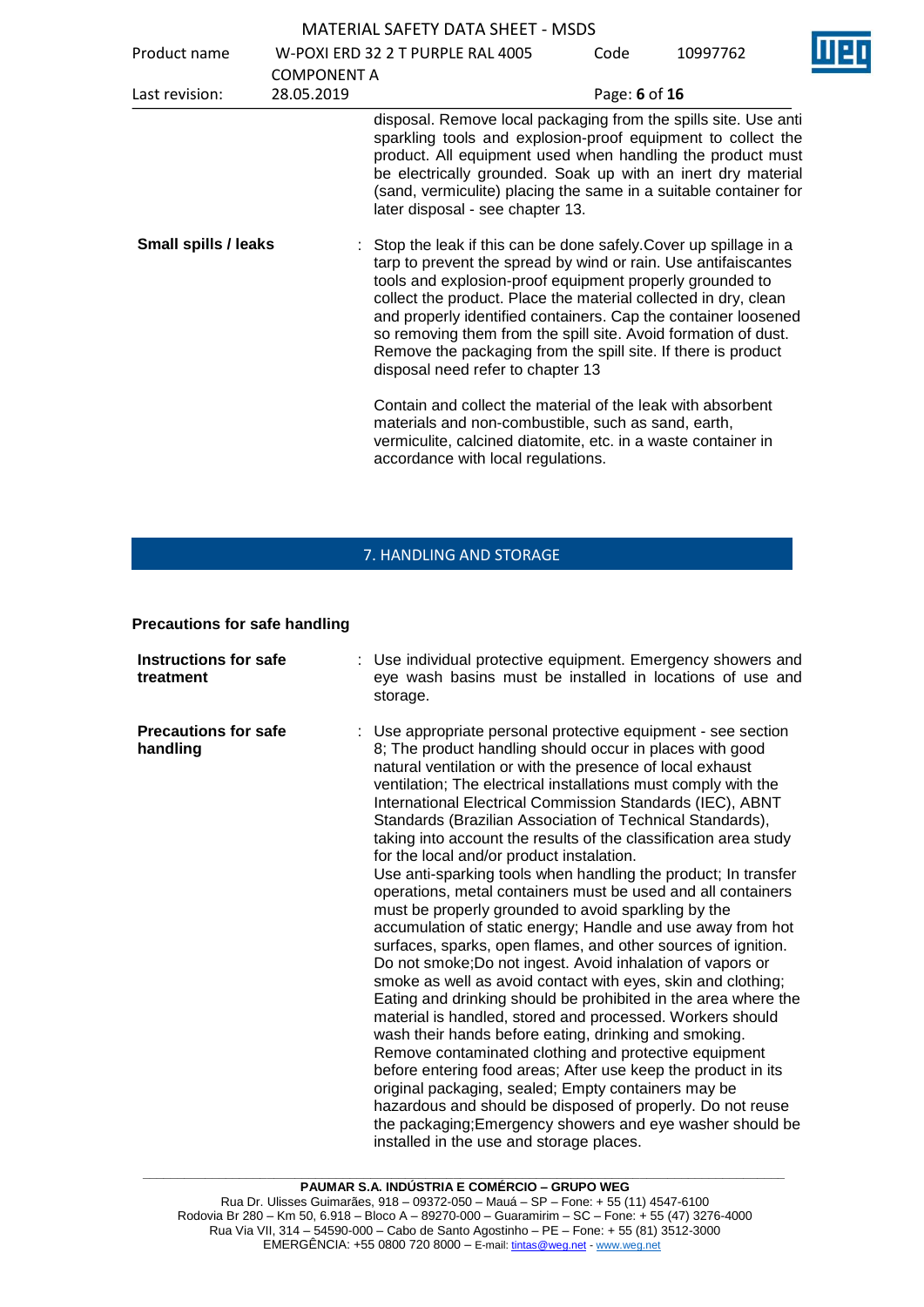|                                           |                    | MATENIAL SAFETT DATA SHEET - MISDS                                                                                                                                                                                                                                                                                                                                                                                                                              |               |          |  |
|-------------------------------------------|--------------------|-----------------------------------------------------------------------------------------------------------------------------------------------------------------------------------------------------------------------------------------------------------------------------------------------------------------------------------------------------------------------------------------------------------------------------------------------------------------|---------------|----------|--|
| Product name                              |                    | W-POXI ERD 32 2 T PURPLE RAL 4005                                                                                                                                                                                                                                                                                                                                                                                                                               | Code          | 10997762 |  |
|                                           | <b>COMPONENT A</b> |                                                                                                                                                                                                                                                                                                                                                                                                                                                                 |               |          |  |
| Last revision:                            | 28.05.2019         |                                                                                                                                                                                                                                                                                                                                                                                                                                                                 | Page: 7 of 16 |          |  |
| <b>Fire protection</b>                    |                    | Do not handle the product until you have read and understood<br>all safety precautions contained in this document.<br>Only use in well-ventilated locations, to prevent accumulation<br>of vapors in explosive concentrations. All conductive elements<br>of the system, in contact with the product, must be electrically<br>grounded Keep away from heat and sources of ignition. Tools<br>that do not produce sparks should be used. Do not smoke.           |               |          |  |
| <b>Storage conditions</b>                 |                    |                                                                                                                                                                                                                                                                                                                                                                                                                                                                 |               |          |  |
| Substances to be avoid                    |                    | : Keep away from oxidising agents, strong acid solutions and<br>strong alkaline solutions.                                                                                                                                                                                                                                                                                                                                                                      |               |          |  |
| <b>Storage conditions</b>                 |                    | The electrical installation must comply with NEC(National<br>Electrical Code) or IEC (International Electrical Commission)<br>standards and/or those of the ABNT (Brazilian Association of<br>Technical Standards). The floor of the storage area must be<br>impermeable, non-combustible and must have ditches that<br>allow run off into the containment reservoir. Storage tanks<br>must be surrounded by embankments and have drains in case<br>of leakage. |               |          |  |
| <b>Appropriate storage</b><br>conditions  |                    | Store the material in covered, dry, well ventilated and<br>identified areasKeep out of direct sunlight.Store in a closed<br>container.                                                                                                                                                                                                                                                                                                                          |               |          |  |
| Inappropriate storage<br>conditions       |                    | Exposed to elevated temperatures, sun and rain. Close to<br>oxidizing agents. Close to food. Close to sources of heat and<br>ignition.                                                                                                                                                                                                                                                                                                                          |               |          |  |
| <b>Materials to avoid</b>                 |                    | : Do not store with explosive materials, flammableand/or toxic<br>gases, oxidizing, corrosive substances, or materials that may<br>generate spontaneous combustion.                                                                                                                                                                                                                                                                                             |               |          |  |
| Secure packaging materials                |                    |                                                                                                                                                                                                                                                                                                                                                                                                                                                                 |               |          |  |
| <b>Recommended packaging</b><br>materials |                    | Amber type glass.<br>Metal packaging                                                                                                                                                                                                                                                                                                                                                                                                                            |               |          |  |
| Packaging materials to be<br>avoided      |                    | : Certain plastic materials                                                                                                                                                                                                                                                                                                                                                                                                                                     |               |          |  |

## 8. EXPOSURE CONTROL – PERSONAL PROTECTION

The information in this chapter contain general guidelines. Chapter 1 should be consulted for any information on the recommended use of this product in different scenarios of exposure.

| <b>Engineering control</b> | Preferably use the product in adequate application cabin.  |
|----------------------------|------------------------------------------------------------|
| measures                   | In case it is not possible, provide exhaustion/ventilation |
|                            | enough to keep the concentration of the agents indicated   |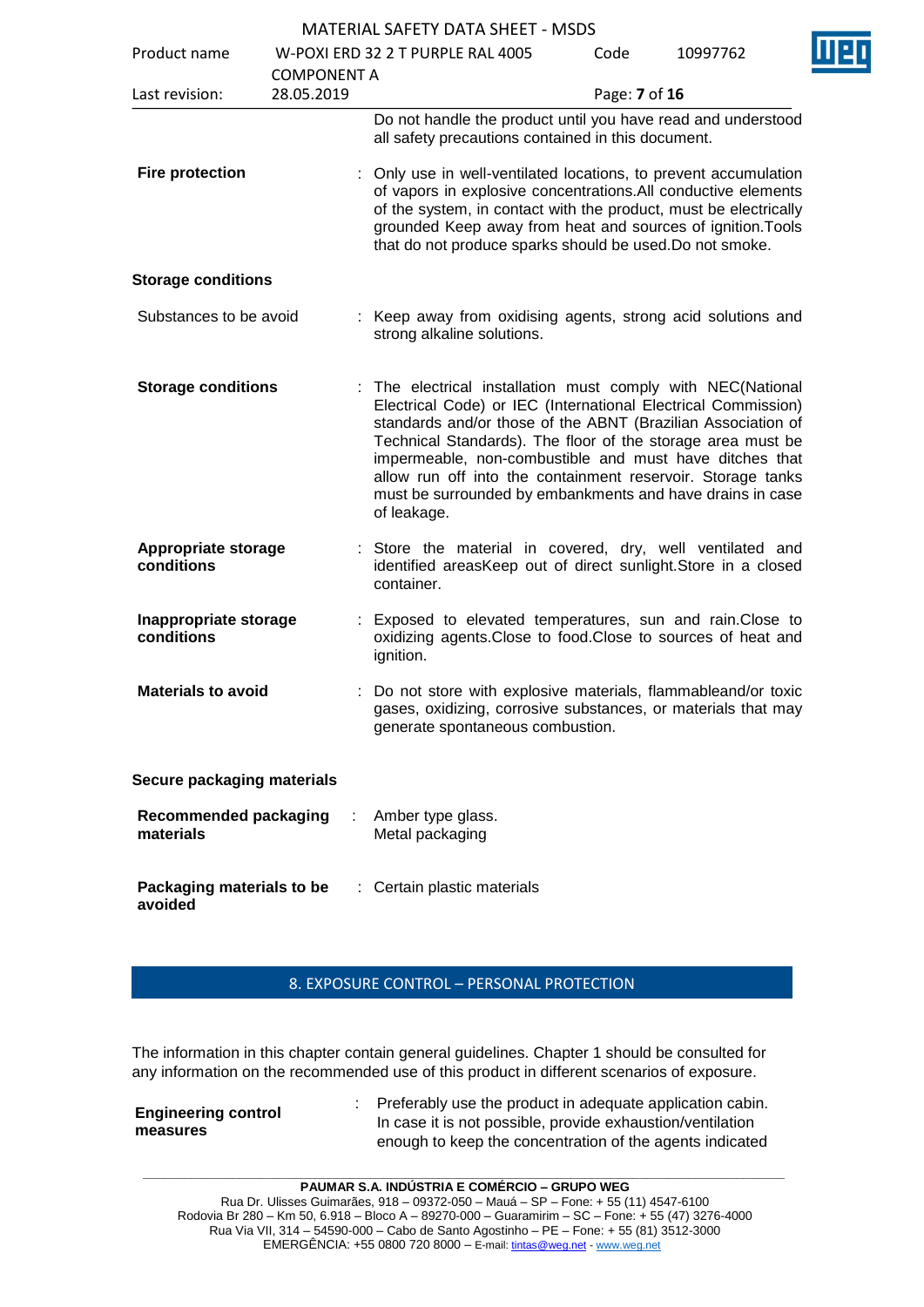| Product name   |                    | W-POXI ERD 32 2 T PURPLE RAL 4005                                                                                  | Code          | 10997762 |
|----------------|--------------------|--------------------------------------------------------------------------------------------------------------------|---------------|----------|
|                | <b>COMPONENT A</b> |                                                                                                                    |               |          |
| Last revision: | 28.05.2019         |                                                                                                                    | Page: 8 of 16 |          |
|                |                    | in this section under the limits of tolerance (L.T.),<br>otherwise, use adequate respiratory protection equipment. |               |          |
|                |                    | The engineering controls should keep the concentrations<br>of gas/vapour under the limit of LEL - Lower Explosive  |               |          |

## **Control parameters**

### **Occupational Exposure Limits**

| Name               | CAS No.    | <b>TLV/TWA</b>                     | <b>TLV/STEL</b>                 | <b>TLV/TETO</b> | <b>Source</b> |
|--------------------|------------|------------------------------------|---------------------------------|-----------------|---------------|
| SOLVENT XYLENE (S) | 1330-20-7  | 78 ppm340<br>mg/m <sup>3</sup> 100 | 150 ppm651<br>mq/m <sup>3</sup> |                 | NR15ACGIH     |
|                    |            | ppm434 mg/m <sup>3</sup>           |                                 |                 |               |
| <b>EPOXI RESIN</b> | 25085-99-8 |                                    |                                 |                 |               |
| <b>PHENOL</b>      | 68512-30-1 |                                    |                                 |                 |               |
| METHYLSTYRENATED   |            |                                    |                                 |                 |               |
| SOLVENT BUTYL      | 111-76-2   | 50 ppm                             |                                 |                 | <b>ACGIH</b>  |
| GLYCOL (N)         |            |                                    |                                 |                 |               |

Limit (see section 9). Use equipment explosion proof.

\*PPM - parts of vapour or gas per million of parts of contaminated air

\*\* MG/m<sup>3</sup> - miligrams per cubic meter of air.

### **Personal protective equipment required**

| <b>Respiratory protection</b>   | In case of the concentrations are above the indicated<br>tolerance limits, the use of appropriated mask is<br>necessary for this goal (half-face mask or full face mask<br>with filter to organic vapors and acid gases).          |
|---------------------------------|------------------------------------------------------------------------------------------------------------------------------------------------------------------------------------------------------------------------------------|
| Eye protection                  | Use hermetic goggles to protect against liquid splashes.                                                                                                                                                                           |
| <b>Body and skin protection</b> | : It is recommended the use of apron barber type to<br>protecting upper limbs, trunk and lower limbs in case of<br>splash. In case of risk of static electricity generation the<br>cloth should be antistatic, includin the apron. |

## 9. PHYSICAL AND CHEMICAL PROPERTIES

| Form                   | : Liquid           |
|------------------------|--------------------|
| <b>State of matter</b> | : Liquid           |
| Color                  | Purple             |
| Odour                  | <b>Distinctive</b> |
| <b>Odour limit</b>     | Not applicable     |
| pH                     | Not applicable     |

#### **\_\_\_\_\_\_\_\_\_\_\_\_\_\_\_\_\_\_\_\_\_\_\_\_\_\_\_\_\_\_\_\_\_\_\_\_\_\_\_\_\_\_\_\_\_\_\_\_\_\_\_\_\_\_\_\_\_\_\_\_\_\_\_\_\_\_\_\_\_\_\_\_\_\_\_\_\_\_\_\_\_\_\_\_\_\_\_\_\_\_\_\_\_ PAUMAR S.A. INDÚSTRIA E COMÉRCIO – GRUPO WEG**

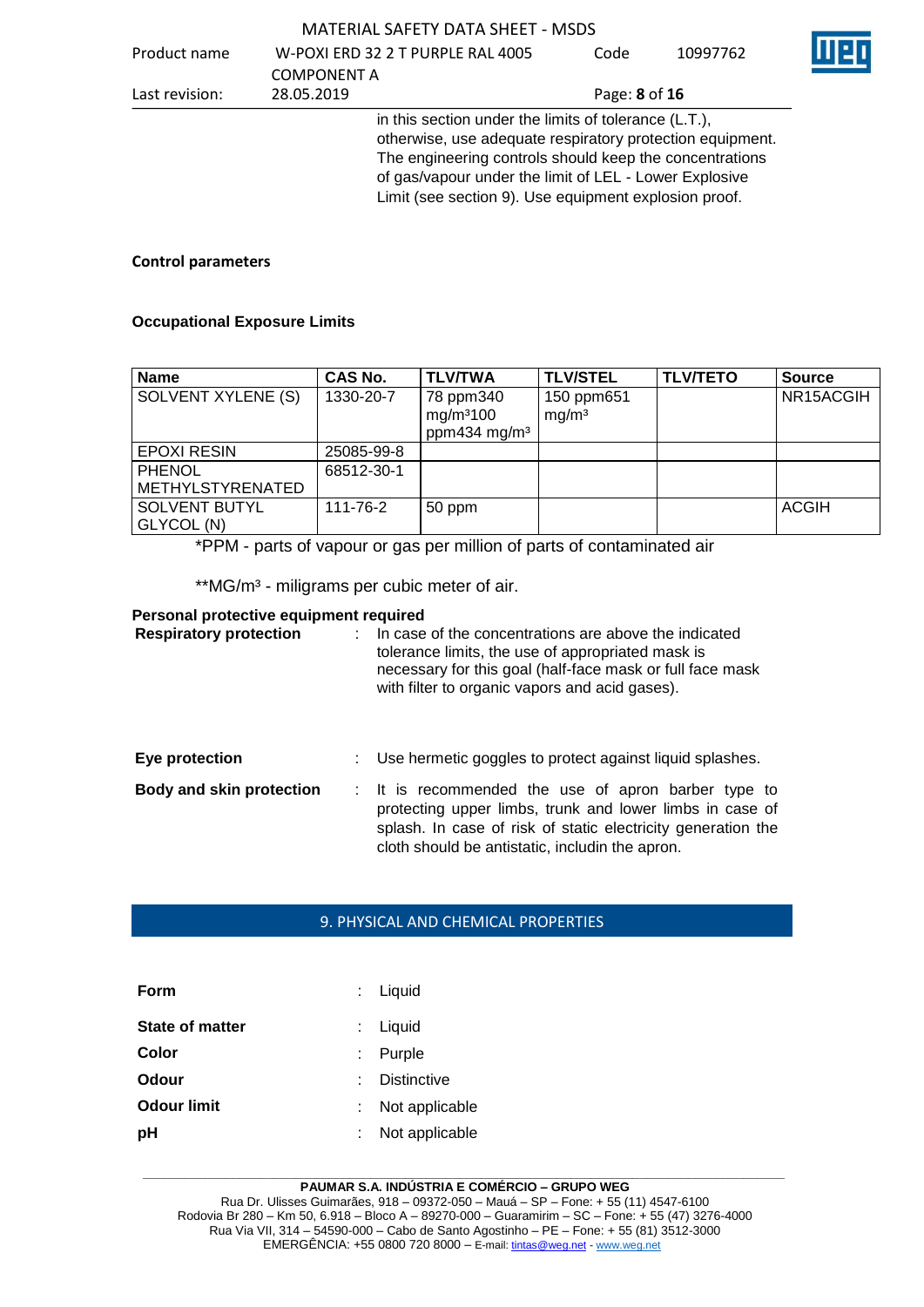|                                          |                               | <u> MATERIAL SAFETT DATA SHEET - MSDS</u> |               |          |  |
|------------------------------------------|-------------------------------|-------------------------------------------|---------------|----------|--|
| Product name                             |                               | W-POXI ERD 32 2 T PURPLE RAL 4005         | Code          | 10997762 |  |
|                                          | <b>COMPONENT A</b>            |                                           |               |          |  |
| Last revision:                           | 28.05.2019                    |                                           | Page: 9 of 16 |          |  |
| <b>Melting point</b>                     |                               | Data not available.                       |               |          |  |
| <b>Boiling point</b>                     |                               | Data not available.                       |               |          |  |
| <b>Flash Point (Open cup)</b>            |                               | 28 °C                                     |               |          |  |
| <b>Evaporation rate</b>                  |                               | Data not available.                       |               |          |  |
| <b>Inflammation point</b>                |                               | Method: Data not available.               |               |          |  |
| <b>Upper explosive limit</b>             |                               |                                           |               |          |  |
|                                          |                               | Data not available.                       |               |          |  |
| Lower explosive limit                    |                               |                                           |               |          |  |
|                                          |                               | Data not available.                       |               |          |  |
| Vapor pressure                           |                               | Data not available.                       |               |          |  |
| <b>Density</b>                           |                               | $1,45 - 1,55$ g/cm <sup>3</sup>           |               |          |  |
| Solubility(ies)                          |                               | Water-insoluble                           |               |          |  |
| N-octano /water partition<br>coefficient | ÷.                            | Data not available.                       |               |          |  |
| <b>Auto flammability</b>                 |                               | Data not available.                       |               |          |  |
| Cinematic viscosity (25°C)               | $\mathcal{I}^{\mathcal{I}}$ . | 110 - 140 UK (A+B)                        |               |          |  |
| Vapor density                            |                               | Data not available.                       |               |          |  |
| <b>Decomposition temperature</b>         |                               |                                           |               |          |  |

# 10. STABILITY AND REACTIVITY

| <b>Reactivity</b>                              | : Presents no reactivity at room temperature and under normal<br>conditions of use.                                                                               |
|------------------------------------------------|-------------------------------------------------------------------------------------------------------------------------------------------------------------------|
| <b>Chemical stability</b>                      | : Stable at room temperature and under normal conditions of<br>use. Unstable at temperatures above the flash point.                                               |
| <b>Possibility of dangerous</b><br>reactions   | : Presents no reactivity at room temperature and under normal<br>conditions of use.<br>None when the product is stored, applied and processed<br>correctly.       |
| Need to add additives and<br><b>inhibitors</b> | : Not necessary.                                                                                                                                                  |
| <b>Conditions to avoid</b>                     | : Extreme heat and open flame.                                                                                                                                    |
| Incompatible materials                         | Do not store with explosive materials, flammableand/or toxic<br>gases, oxidizing, corrosive substances, or materials that may<br>generate spontaneous combustion. |

**\_\_\_\_\_\_\_\_\_\_\_\_\_\_\_\_\_\_\_\_\_\_\_\_\_\_\_\_\_\_\_\_\_\_\_\_\_\_\_\_\_\_\_\_\_\_\_\_\_\_\_\_\_\_\_\_\_\_\_\_\_\_\_\_\_\_\_\_\_\_\_\_\_\_\_\_\_\_\_\_\_\_\_\_\_\_\_\_\_\_\_\_\_ PAUMAR S.A. INDÚSTRIA E COMÉRCIO – GRUPO WEG**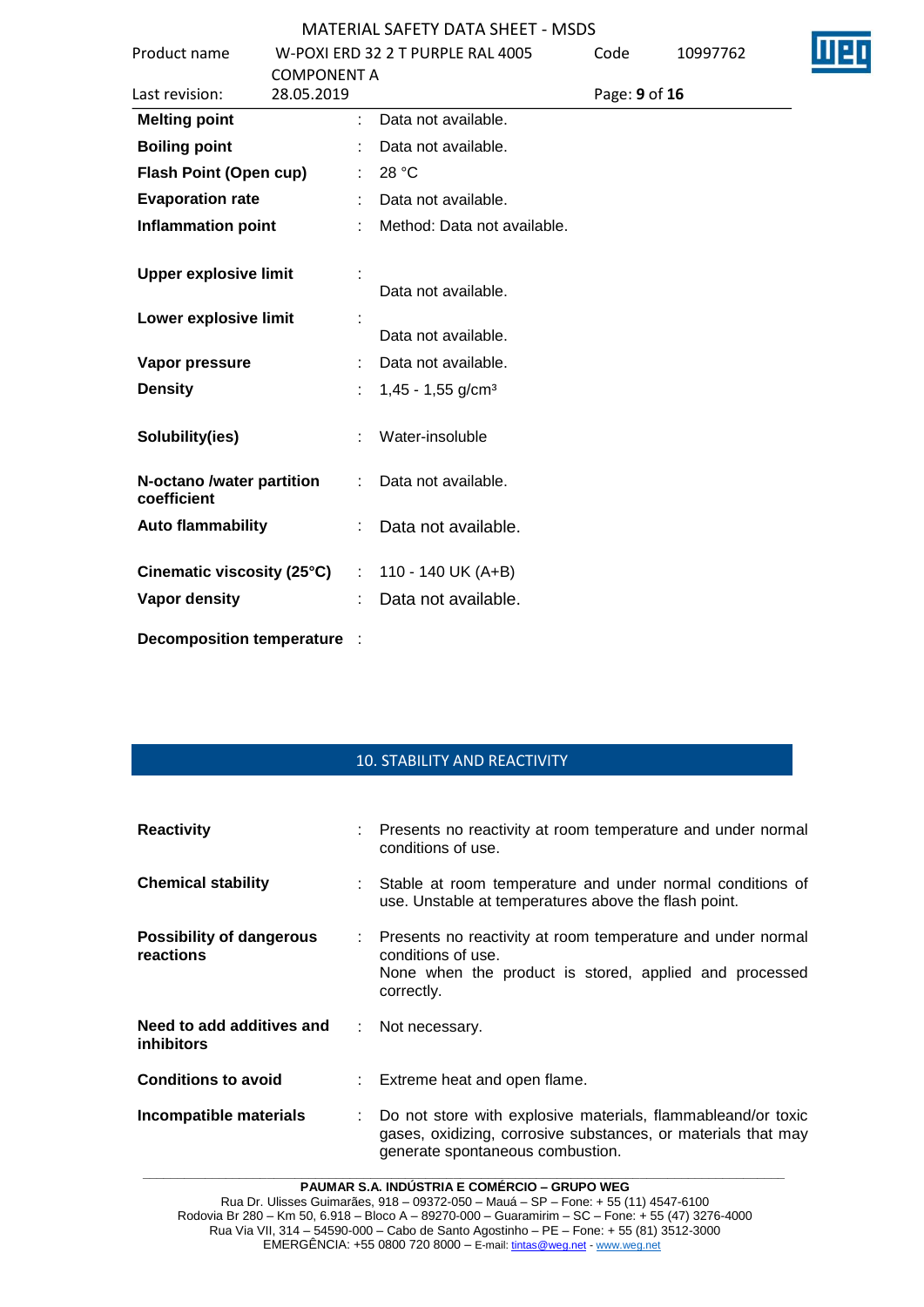| Product name                           | <b>COMPONENT A</b> | W-POXI ERD 32 2 T PURPLE RAL 4005                                                                         | Code           | 10997762 |  |
|----------------------------------------|--------------------|-----------------------------------------------------------------------------------------------------------|----------------|----------|--|
| Last revision:                         | 28.05.2019         |                                                                                                           | Page: 10 of 16 |          |  |
|                                        |                    | Plastic materials soluble in Xylene.                                                                      |                |          |  |
| Dangerous products of<br>decomposition |                    | : Produces noxious gases such as carbon monoxide (CO),<br>carbon dioxide (CO2) and nitrogen oxides (NOx). |                |          |  |

## 11. TOXICOLOGICAL INFORMATION

#### **Components SOLVENT XYLENE (S)**

| Acute toxicity by oral<br>use                                 |    | Test species<br><b>DL50</b><br>Observations                             | Rat<br>4.300 mg/kg                             |
|---------------------------------------------------------------|----|-------------------------------------------------------------------------|------------------------------------------------|
| <b>Acute toxicity by</b><br>inhalation                        |    | : Test species<br><b>DL50</b><br>Observations                           | Rat<br>21,7 mg/l4 h                            |
| <b>Acute toxicity by</b><br>cutaneous use                     |    | : Test species<br><b>DL50</b><br>Observations                           | Rabbit<br>> 1.700 mg/kg<br>Data not available. |
| <b>Acute toxicity (other</b><br>methods of<br>administration) |    | : Test species<br><b>DL50</b><br><b>LC50</b><br>Non-standard unit value | Data not available.                            |
| <b>Corrosion/irritation of</b><br>skin                        | t. | Category 2                                                              |                                                |
| Serious eye damage/eye<br>irritation                          |    | Data not available.                                                     |                                                |
| <b>Respiratory or dermal</b><br>sensitivity                   | ÷. | Category 1                                                              |                                                |
| Mutageneses                                                   |    | Data not available.                                                     |                                                |
| Carcinogenicity                                               |    | Data not available.                                                     |                                                |
| <b>Toxic effects for</b><br>reproduction                      | ÷. | Category 1C                                                             |                                                |
| Specific target organ<br>toxicity (STOT) - single<br>exposure |    | Data not available.                                                     |                                                |
| Specific target organ<br>toxicity (STOT) - repeat<br>exposure | ÷. | Data not available.                                                     |                                                |
| Aspiration hazard                                             | ÷. | Data not available.                                                     |                                                |
| <b>EPOXI RESIN</b>                                            |    |                                                                         |                                                |
| Acute toxicity by oral                                        |    | : Test species                                                          | Rat                                            |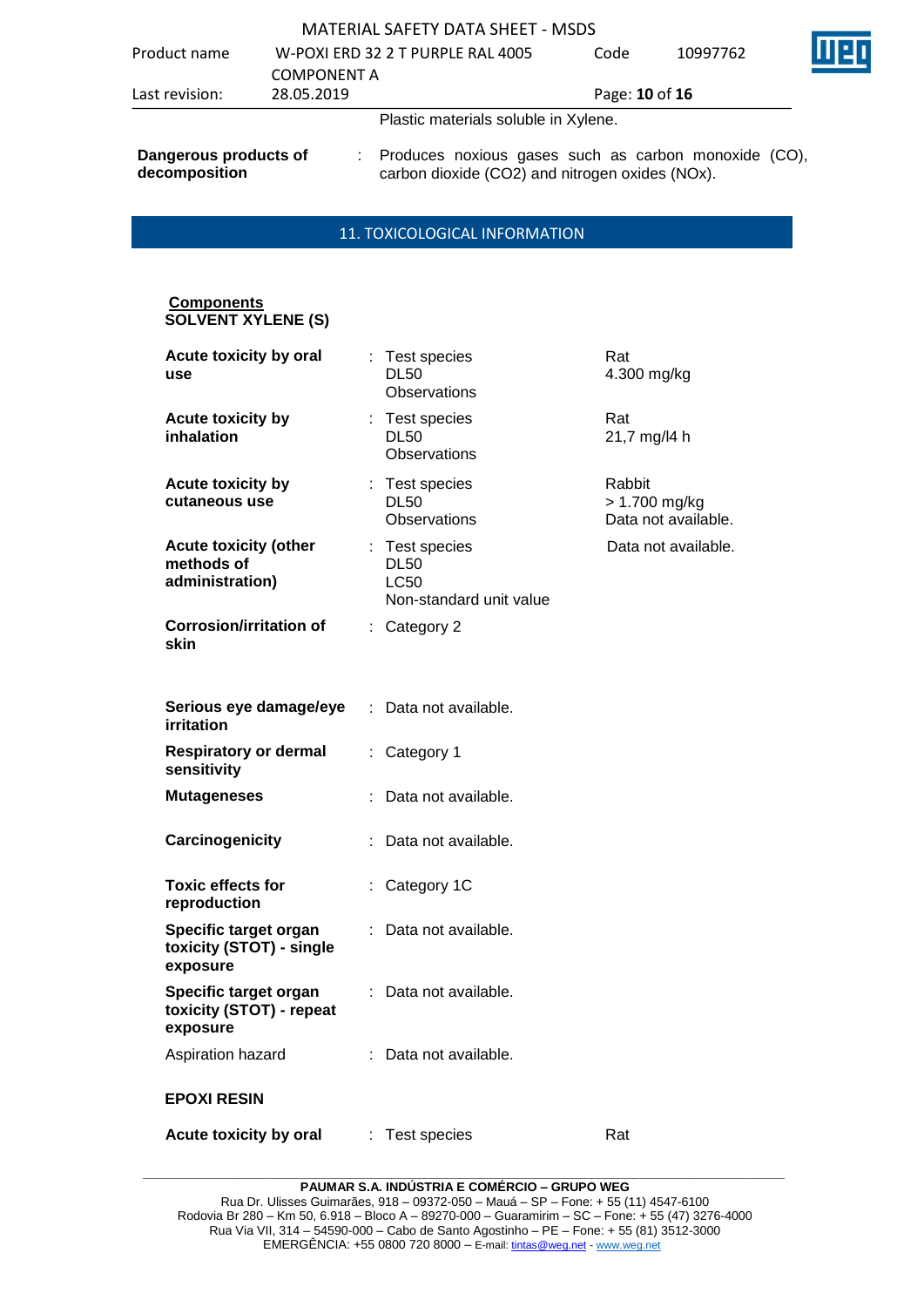

| Product name                                                  |                                  | W-POXI ERD 32 2 T PURPLE RAL 4005                                       | Code                   | 10997762            |
|---------------------------------------------------------------|----------------------------------|-------------------------------------------------------------------------|------------------------|---------------------|
| Last revision:                                                | <b>COMPONENT A</b><br>28.05.2019 |                                                                         | Page: 11 of 16         |                     |
| use                                                           |                                  | <b>DL50</b><br>Observations                                             | 11.400 mg/kg           |                     |
| Acute toxicity by<br>inhalation                               |                                  | : Test species<br><b>DL50</b><br>Observations                           | Rat                    | Data not available. |
| Acute toxicity by<br>cutaneous use                            |                                  | : Test species<br><b>DL50</b><br><b>Observations</b>                    | Rabbit<br>22.800 mg/kg |                     |
| <b>Acute toxicity (other</b><br>methods of<br>administration) |                                  | : Test species<br><b>DL50</b><br><b>LC50</b><br>Non-standard unit value |                        | Data not available. |
| <b>Corrosion/irritation of</b><br>skin                        |                                  | : Category 2                                                            |                        |                     |
| Serious eye damage/eye<br>irritation                          | ÷.                               | Category 2A                                                             |                        |                     |
| <b>Respiratory or dermal</b><br>sensitivity                   | t.                               | Category 1                                                              |                        |                     |
| <b>Mutageneses</b>                                            |                                  | Data not available.                                                     |                        |                     |
| Carcinogenicity                                               |                                  | : Data not available.                                                   |                        |                     |
| <b>Toxic effects for</b><br>reproduction                      |                                  | : Data not available.                                                   |                        |                     |
| Specific target organ<br>toxicity (STOT) - single<br>exposure |                                  | : Data not available.                                                   |                        |                     |
| Specific target organ<br>toxicity (STOT) - repeat<br>exposure |                                  | : Data not available.                                                   |                        |                     |
| Aspiration hazard                                             |                                  | : Data not available.                                                   |                        |                     |
|                                                               | PHENOL METHYLSTYRENATED          |                                                                         |                        |                     |
| Acute toxicity by oral<br>use                                 |                                  | Test species<br><b>DL50</b><br>Observations                             |                        | > 2.000 mg/kg       |
| Acute toxicity by<br>inhalation                               |                                  | : Test species<br><b>DL50</b><br>Observations                           | 5 mg/l4 h              |                     |
| <b>Acute toxicity by</b><br>cutaneous use                     |                                  | : Test species<br><b>DL50</b><br>Observations                           |                        | > 2.000 mg/kg       |
| <b>Acute toxicity (other</b><br>methods of<br>administration) |                                  | : Test species<br><b>DL50</b><br><b>LC50</b>                            |                        | Data not available. |

**\_\_\_\_\_\_\_\_\_\_\_\_\_\_\_\_\_\_\_\_\_\_\_\_\_\_\_\_\_\_\_\_\_\_\_\_\_\_\_\_\_\_\_\_\_\_\_\_\_\_\_\_\_\_\_\_\_\_\_\_\_\_\_\_\_\_\_\_\_\_\_\_\_\_\_\_\_\_\_\_\_\_\_\_\_\_\_\_\_\_\_\_\_ PAUMAR S.A. INDÚSTRIA E COMÉRCIO – GRUPO WEG**

Non-standard unit value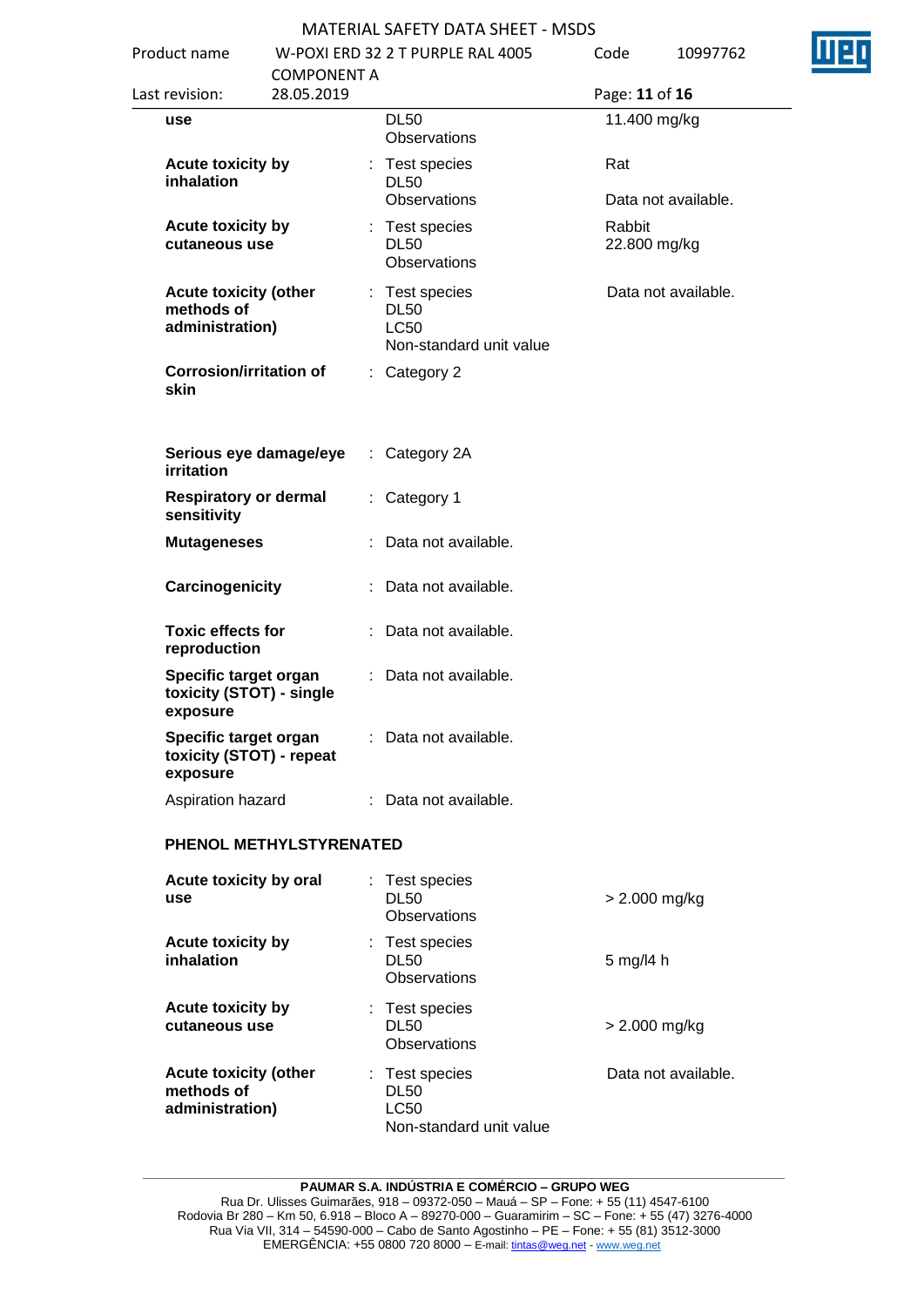| Product name                                                  | <b>COMPONENT A</b> | W-POXI ERD 32 2 T PURPLE RAL 4005                                       | Code                | 10997762            |  |
|---------------------------------------------------------------|--------------------|-------------------------------------------------------------------------|---------------------|---------------------|--|
| Last revision:                                                | 28.05.2019         |                                                                         | Page: 12 of 16      |                     |  |
| <b>Corrosion/irritation of</b><br>skin                        |                    | : Data not available.                                                   |                     |                     |  |
| Serious eye damage/eye<br><i>irritation</i>                   |                    | : Data not available.                                                   |                     |                     |  |
| <b>Respiratory or dermal</b><br>sensitivity                   |                    | : Data not available.                                                   |                     |                     |  |
| <b>Mutageneses</b>                                            |                    | : Data not available.                                                   |                     |                     |  |
| Carcinogenicity                                               |                    | : Data not available.                                                   |                     |                     |  |
| <b>Toxic effects for</b><br>reproduction                      |                    | : Data not available.                                                   |                     |                     |  |
| Specific target organ<br>toxicity (STOT) - single<br>exposure |                    | : Data not available.                                                   |                     |                     |  |
| Specific target organ<br>toxicity (STOT) - repeat<br>exposure |                    | : Data not available.                                                   |                     |                     |  |
| Aspiration hazard                                             |                    | : Data not available.                                                   |                     |                     |  |
| <b>SOLVENT BUTYL GLYCOL (N)</b>                               |                    |                                                                         |                     |                     |  |
| Acute toxicity by oral<br>use                                 |                    | : Test species<br><b>DL50</b><br>Observations                           | Rat<br>470 mg/kg    |                     |  |
| Acute toxicity by<br>inhalation                               |                    | Test species<br><b>DL50</b><br>Observations                             | Rat<br>2,17 mg/l    |                     |  |
| <b>Acute toxicity by</b><br>cutaneous use                     |                    | : Test species<br><b>DL50</b><br><b>Observations</b>                    | Rabbit<br>220 mg/kg |                     |  |
| <b>Acute toxicity (other</b><br>methods of<br>administration) |                    | : Test species<br><b>DL50</b><br><b>LC50</b><br>Non-standard unit value |                     | Data not available. |  |
| <b>Corrosion/irritation of</b><br>skin                        |                    | : Category 2                                                            |                     |                     |  |
| Serious eye damage/eye<br>irritation                          |                    | $:$ Category 2A                                                         |                     |                     |  |
| <b>Respiratory or dermal</b><br>sensitivity                   |                    | : Data not available.                                                   |                     |                     |  |
| <b>Mutageneses</b>                                            |                    | : Data not available.                                                   |                     |                     |  |
| Carcinogenicity                                               |                    | : Data not available.                                                   |                     |                     |  |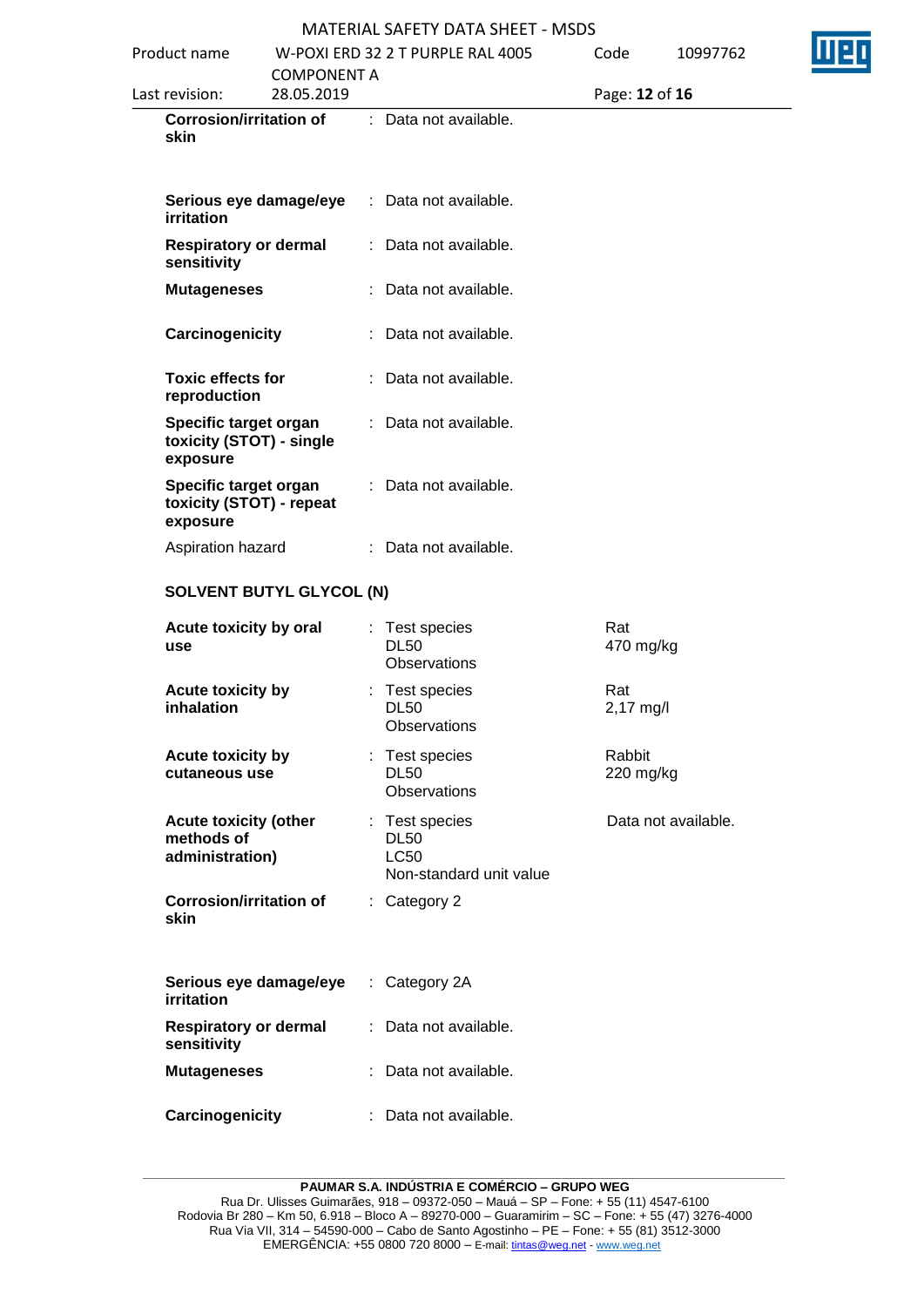| Product name                                                  | <b>COMPONENT A</b> | W-POXI ERD 32 2 T PURPLE RAL 4005 | Code           | 10997762 |  |
|---------------------------------------------------------------|--------------------|-----------------------------------|----------------|----------|--|
| Last revision:                                                | 28.05.2019         |                                   | Page: 13 of 16 |          |  |
| <b>Toxic effects for</b><br>reproduction                      |                    | : Data not available.             |                |          |  |
| Specific target organ<br>toxicity (STOT) - single<br>exposure |                    | : Data not available.             |                |          |  |
| Specific target organ<br>toxicity (STOT) - repeat<br>exposure |                    | : Data not available.             |                |          |  |
| Aspiration hazard                                             |                    | : Data not available.             |                |          |  |

Not classified in terms of toxicity based on the data available.

## 12. ECOLOGICAL INFORMATION

| Stability in soil                          |    | : The product easily infiltrates into the soil                                            |
|--------------------------------------------|----|-------------------------------------------------------------------------------------------|
| <b>Other toxicological</b><br>observations | ÷. | Data not available.                                                                       |
| <b>Ecotoxicity</b>                         |    | : Contaminates the ground water.<br>Detrimental to the fauna<br>Detrimental to the flora. |

## 13. DIOSPOSAL AND TREATMENT CONSIDERATIONS

#### **Recommended methods for final disposal**

| <b>Product</b> | : Class I Waste - Dispose of in industrial landfill or a facility<br>authorized for recycling in accordance with federal, stateor<br>local regulations                                                                            |
|----------------|-----------------------------------------------------------------------------------------------------------------------------------------------------------------------------------------------------------------------------------|
| Waste          | : Class I Waste - Dispose of in industrial landfill or a facility<br>authorized for recycling in accordance with federal, stateor<br>local regulations                                                                            |
| Used packaging | : Clean packaging should be sent for recycling. Packaging with<br>class I waste should be disposed of in industrial landfill or a<br>facility authorized for recycling in accordance with federal,<br>state or local regulations. |

## 14. TRANSPORTATION INFORMATION

#### **\_\_\_\_\_\_\_\_\_\_\_\_\_\_\_\_\_\_\_\_\_\_\_\_\_\_\_\_\_\_\_\_\_\_\_\_\_\_\_\_\_\_\_\_\_\_\_\_\_\_\_\_\_\_\_\_\_\_\_\_\_\_\_\_\_\_\_\_\_\_\_\_\_\_\_\_\_\_\_\_\_\_\_\_\_\_\_\_\_\_\_\_\_ PAUMAR S.A. INDÚSTRIA E COMÉRCIO – GRUPO WEG** Rua Dr. Ulisses Guimarães, 918 – 09372-050 – Mauá – SP – Fone: + 55 (11) 4547-6100 Rodovia Br 280 – Km 50, 6.918 – Bloco A – 89270-000 – Guaramirim – SC – Fone: + 55 (47) 3276-4000 Rua Via VII, 314 – 54590-000 – Cabo de Santo Agostinho – PE – Fone: + 55 (81) 3512-3000 EMERGËNCIA: +55 0800 720 8000 – E-mail[: tintas@weg.net](mailto:tintas@weg.net) - [www.weg.net](http://www.weg.net/)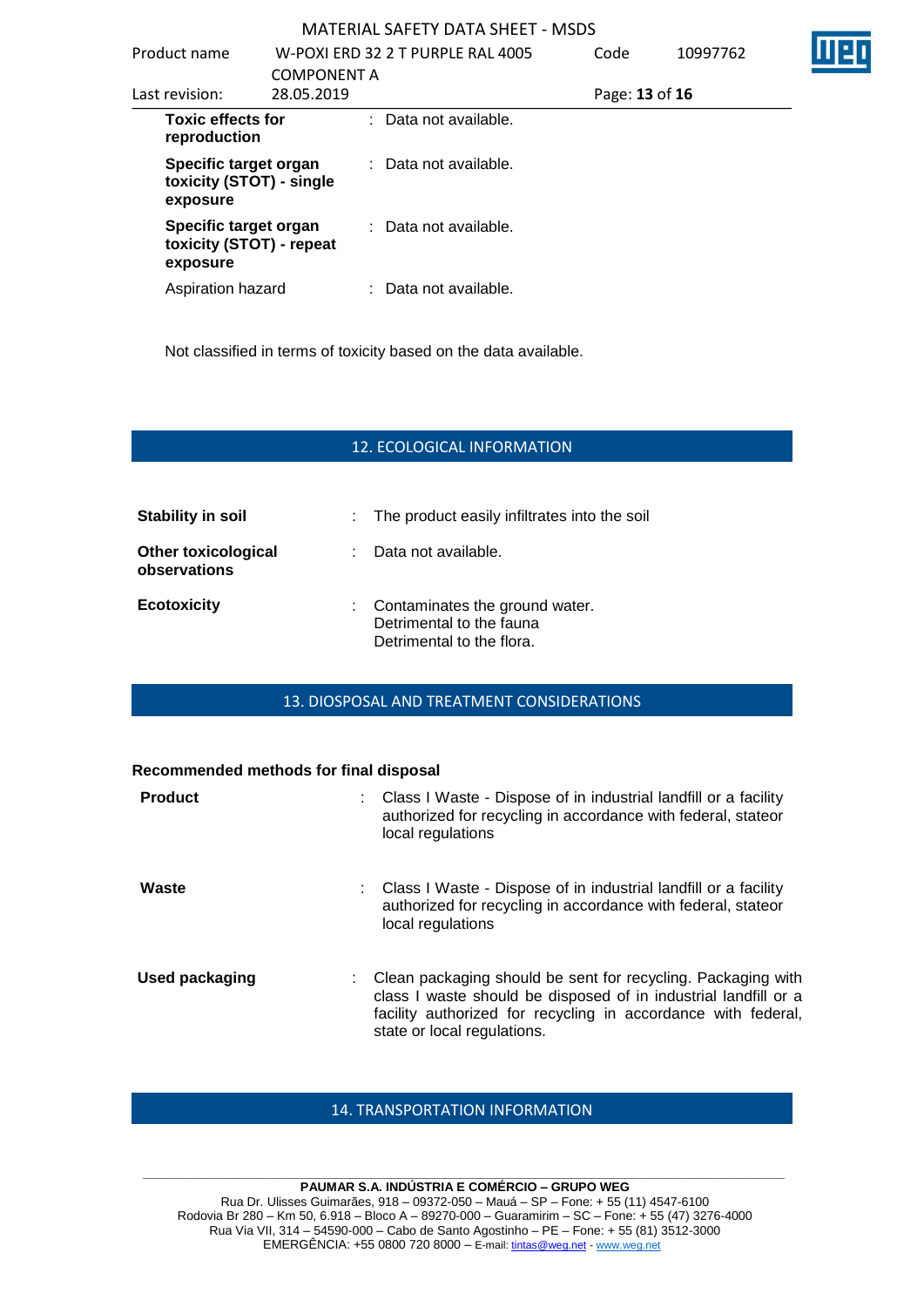|       |                                  |                    |    | <b>MATERIAL SAFETY DATA SHEET - MSDS</b>                                                                                        |                |          |  |
|-------|----------------------------------|--------------------|----|---------------------------------------------------------------------------------------------------------------------------------|----------------|----------|--|
|       | Product name                     |                    |    | W-POXI ERD 32 2 T PURPLE RAL 4005                                                                                               | Code           | 10997762 |  |
|       |                                  | <b>COMPONENT A</b> |    |                                                                                                                                 |                |          |  |
|       | Last revision:                   | 28.05.2019         |    |                                                                                                                                 | Page: 14 of 16 |          |  |
| fLand |                                  |                    |    |                                                                                                                                 |                |          |  |
|       | ONU                              |                    |    | 1263                                                                                                                            |                |          |  |
|       | <b>Class of risk</b>             |                    |    | : 3                                                                                                                             |                |          |  |
|       | <b>Risk number</b>               |                    |    | $\therefore$ 30                                                                                                                 |                |          |  |
|       | Packaging group                  |                    | ÷. | $\mathbf{III}$                                                                                                                  |                |          |  |
|       | <b>Name</b>                      |                    |    | Paint (including coats, lacquers, enamels, colorant, gum-<br>lacquers, varnishes, polishes, liquid fillers and liquid lacquers) |                |          |  |
|       | <b>Shipping</b><br><b>ONU</b>    |                    | ÷. | 1263                                                                                                                            |                |          |  |
|       | <b>Class of risk</b>             |                    | ÷. | 3                                                                                                                               |                |          |  |
|       | Packaging group                  |                    | ÷. | Ш                                                                                                                               |                |          |  |
|       | EmS                              |                    |    | $F-E$                                                                                                                           |                |          |  |
|       | <b>MFAG</b>                      |                    |    | 310                                                                                                                             |                |          |  |
|       | Appropriate name for<br>dispatch |                    |    | Paint (including coats, lacquers, enamels, colorant, gum-<br>lacquers, varnishes, polishes, liquid fillers and liquid lacquers) |                |          |  |
|       | Air transport<br><b>ONU</b>      |                    |    | : 1263                                                                                                                          |                |          |  |
|       | <b>Class of risk</b>             |                    | ÷. | 3                                                                                                                               |                |          |  |
|       | Packaging group                  |                    |    | $\therefore$ $\blacksquare$                                                                                                     |                |          |  |
|       | Appropriate name for<br>dispatch |                    |    | Paint (including coats, lacquers, enamels, colorant, gum-<br>lacquers, varnishes, polishes, liquid fillers and liquid lacquers) |                |          |  |

## 15. REGULATORY INFORMATION

This MSDS (Material Safety Data Sheet) was generated according to the criteria of NBR 14725/2014. (Brazilian standard that defines the GHS).

| Specific Regulations for the | Federal Decree No. 2657, July 3rd, 1998.                                      |
|------------------------------|-------------------------------------------------------------------------------|
| Chemical Product.            | Ordinance No. 229, May 24th, 2011 - Changes to Regulatory<br>Standard No. 26. |
|                              | ABNT NBR 14725: 2014 - valid from 19/12/2014 -                                |
|                              | Amendment 1 (19/11/2014).                                                     |
|                              | Law No. 12305, August 2nd 2010 (Solid Waste National<br>Policy).              |
|                              | Decree No. 7404, December 23rd, 2010.                                         |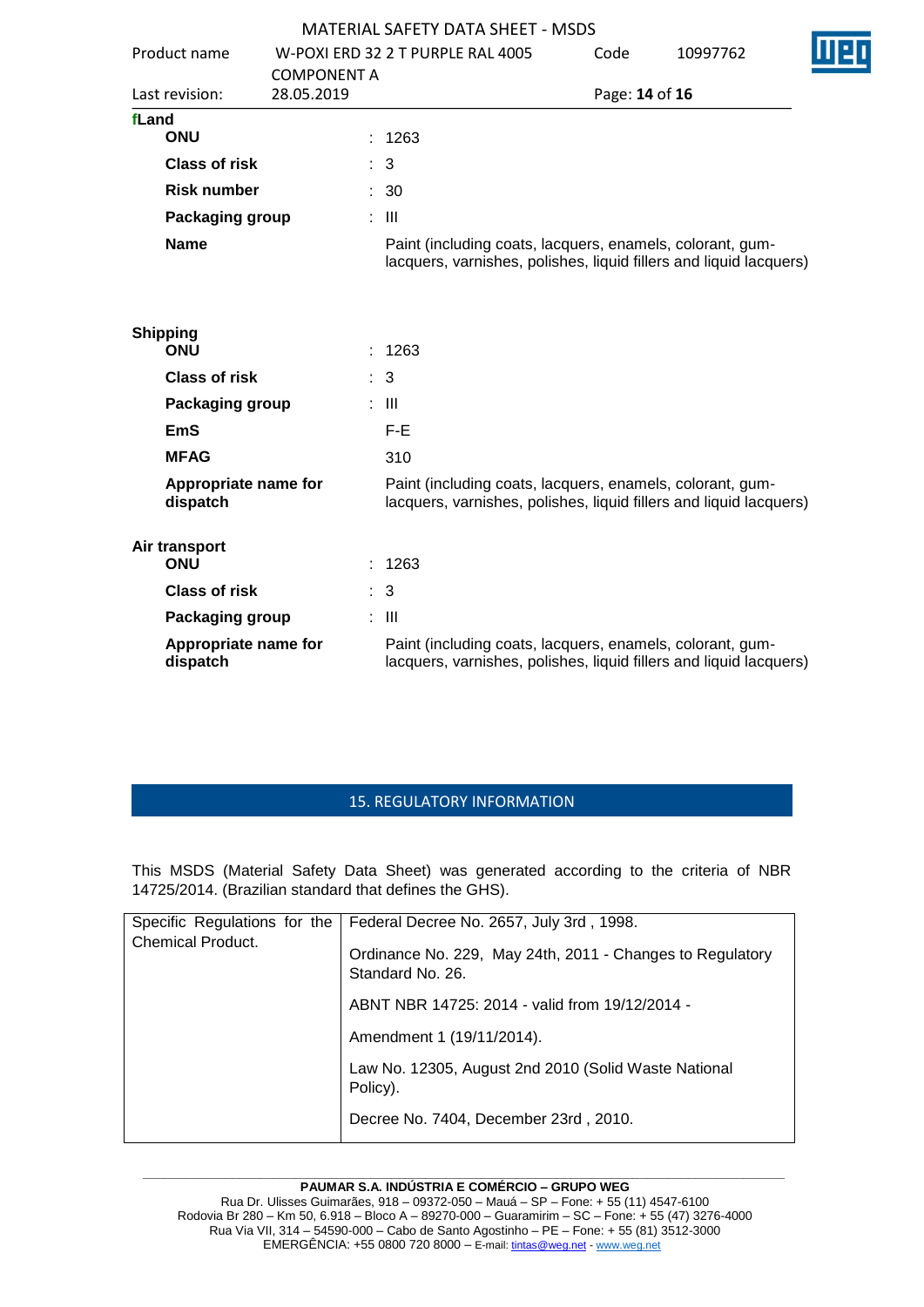|                |                                   | Resolution ANTT N° 5.232, December 14th 2016. |                              |    |
|----------------|-----------------------------------|-----------------------------------------------|------------------------------|----|
| Last revision: | <b>COMPONENT A</b><br>28.05.2019  |                                               | Page: <b>15</b> of <b>16</b> |    |
| Product name   | W-POXI ERD 32 2 T PURPLE RAL 4005 | Code                                          | 10997762                     | IШ |

## 16. ADDITIONAL INFORMATION

## **Acronyms Used:**

**Legenda:**

| <b>CAS</b>      | <b>Chemical Abstract Service</b>                          |
|-----------------|-----------------------------------------------------------|
| VO              | <b>Organic Vapors</b>                                     |
| <b>NEC</b>      | National Eletrical code/Código Nacional de Eletricidade   |
| IEC:            | <b>International Eletrical Commision</b>                  |
| <b>ABNT</b>     | <b>Brazilian Association of Technical Standards</b>       |
| <b>ACGIH</b>    | American Conference of Governmental Industrial Hygienists |
| <b>TLV</b>      | <b>Threshold Limit Values</b>                             |
| <b>TLV/TWA</b>  | Time Weighted Average                                     |
| <b>TLV/STEL</b> | Short Term Exposure Limit                                 |
| TLC/C:          | Tolerance Limit - Ceiling Value                           |
| EPI:            | Individual Protective Equipment                           |
| <b>CA</b>       | <b>Approval Certificate</b>                               |
| <b>PPRA</b>     | <b>Environmental Risk Prevention Program</b>              |
| <b>NR</b>       | <b>Regulatory Standard</b>                                |
| <b>NFPA</b>     | National Fire Protection Agency                           |
| mmHg            | Millimeters of mercury - pressure unit                    |
| <b>DL50</b>     | Lethal Dose average                                       |
| <b>CL50</b>     | Lethal Concentration average                              |
| ppm             | Parts per million                                         |
| N.d             | Not available                                             |
| $A + B$         | Viscosity of the mixture of component $A + component B$   |

Important information, but not specifically described in the previous sections: This MSDS was prepared based on current knowledge about the handling of the product under normal conditions of use, according to the application specified on the packaging and recommended usage in Section 1 of this MSDS. Any other use of the product involving its combination with other materials, as well as forms of use different from those indicated, are the user's responsibility. The company advises that the handling of any chemical substance requires prior knowledge of its hazards by the user. In the workplace it is responsibility of the company user of the product to provide training of its employees and contractors about the possible risks arising from exposure to the chemical.

We reserve the right to change the information contained in this document without prior notice, due to the improvement and continuous evolution of the product and technical

#### **\_\_\_\_\_\_\_\_\_\_\_\_\_\_\_\_\_\_\_\_\_\_\_\_\_\_\_\_\_\_\_\_\_\_\_\_\_\_\_\_\_\_\_\_\_\_\_\_\_\_\_\_\_\_\_\_\_\_\_\_\_\_\_\_\_\_\_\_\_\_\_\_\_\_\_\_\_\_\_\_\_\_\_\_\_\_\_\_\_\_\_\_\_ PAUMAR S.A. INDÚSTRIA E COMÉRCIO – GRUPO WEG**